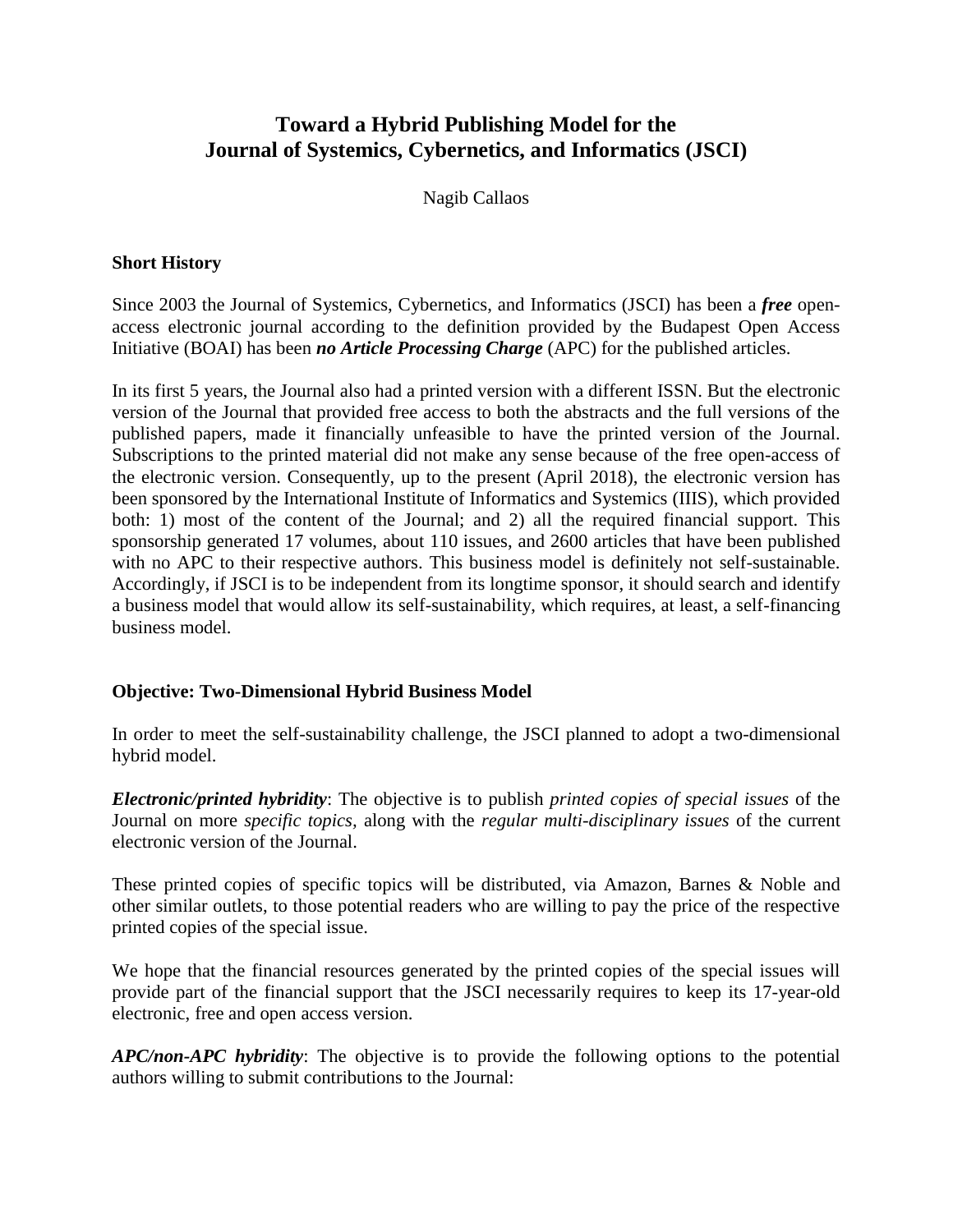- 1. To pay an APC in order to have their article (accepted for publication) in the open-access electronic version of the Journal. The APC will be used to cover the *real* processing costs; which, by the year 2011, was in the range of US \$500-\$1000, in the case of *not*for-profit academic or scientific organizations according to Paul Ginsparg<sup>1</sup> at Cornell University and the founder of the Arxiv.
- 2. Not to pay the APC but their article will be published only in the printed version while the abstract will be published in the electronic version.

#### **Next Steps**

The implementation of the two-tier hybrid model that is briefly described above, will provide a learning process, which might show what additional steps should be taken in order to meet the challenge of designing a business model that would assure the self-sustainability of the JSCI.

#### **Second Phase**

 $\overline{a}$ 

In the second phase, the purpose will be not to depend on any of the financial or the nonfinancial support of the IIIS in order to meet the challenge of a self-sustainable journal; which will:

- 1. Maintain its actual, open-access electronic version; and
- 2. Create a revenue stream (basically via printed copies, especially of special issues) that would, hopefully, support the cost of the open-access electronic version related to regular issues, while maximizing the number of authors not paying APC.

In this second phase, the IIIC might design and implement a system to support the process of *multiple-author books* to be distributed directly and/or via outlets like Amazon. This might help the publisher in identifying synergistic relationships between the free, open-access business model and the traditional printed copies model.

<sup>&</sup>lt;sup>1</sup> Ginsparg, P., 2001, 'Creating a global knowledge network," in Electronic Publishing in Science, UNESCO HO, Paris, 19-23 Feb 2001) estimated that the range of electronic publishing costs are in the range of US \$500-S1000. After an exhaustive study, Ginsparg affirmed that "eliminating the print product, and by restructuring the workflow to take greater advantage of electronically facilitated efficiencies, it is likely that the costs of a relatively large existing publisher could be brought down closer to \$1000/article...We can also ask whether an idealistic electronic start-up venture, without the legacy problems of an existing publisher, might be even more efficient. At least one such in physics, currently publishing about 700 articles per year, operates in the \$500/article range...But private communication suggests that this number is likely to creep upward rather than downward, as some of the labor volunteered from initial enthusiasm is replaced by paid labor, and salaries for existing labor are adjusted to competitive levels for retention, so might also move closer to the \$1000/article published range." Ginsparg's article is posted at <http://www.cs.cornell.edu/~ginsparg/physics/blurb/pg01unesco.html> (accessed on April 29, 2018). More details with regards to costs and pricing of Open Access Journals with regards to different publishers can be found in Callaos, N.,2011, Costs, Prices, and Revenues in Journals Publishing; posted at <http://www.iiisci.org/journal/sci/Costs.pdf>